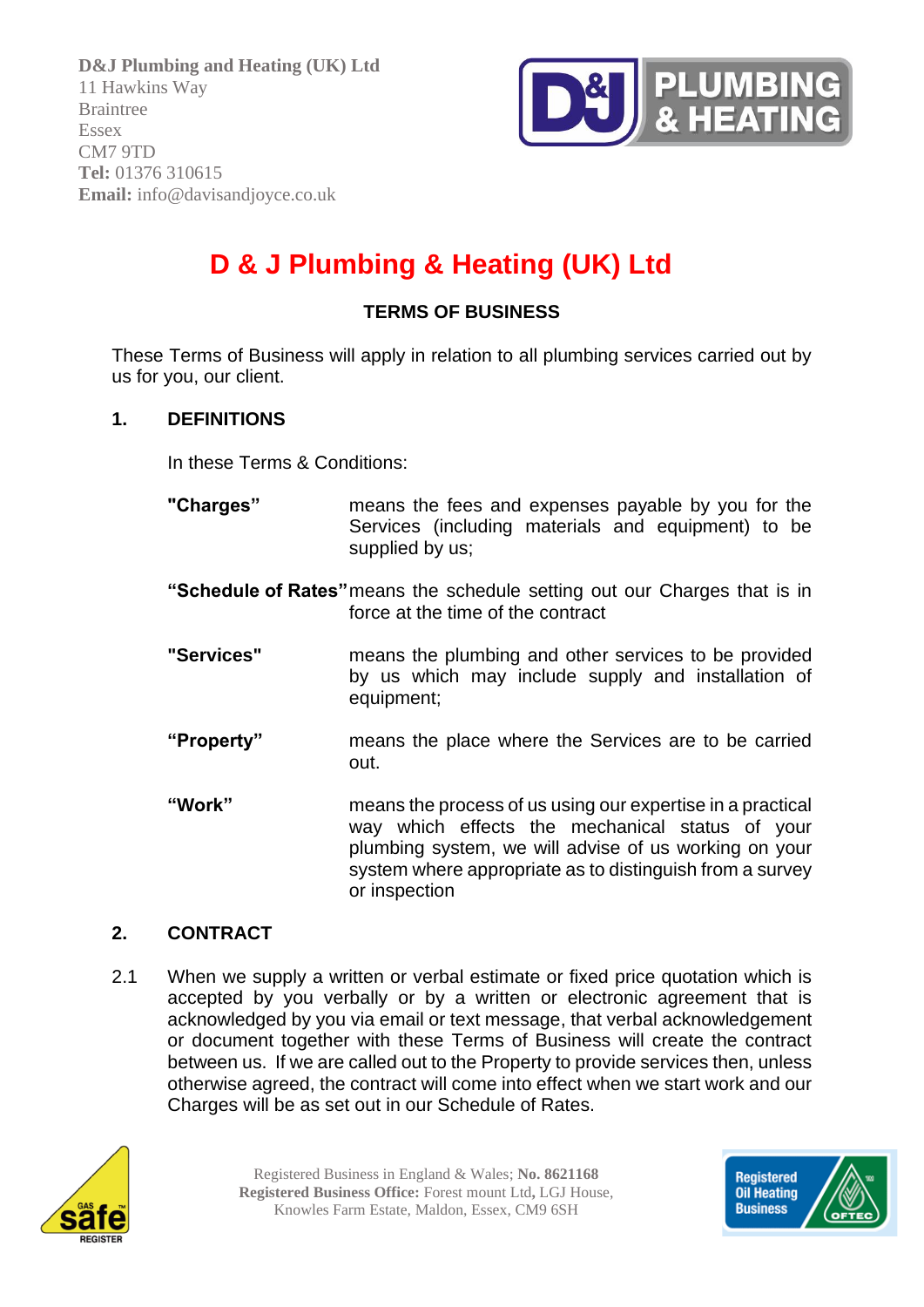

# **3. OUR OBLIGATIONS TO YOU**

- 3.1 We will exercise reasonable skill and care in the supply of our Services.
- 3.2 We will carry out the Services in accordance with the contract and relevant legislation and British Standards.
- 3.3 We will give reasonable notice of the date and time when we require access to the Property and the likely duration of the Services.
- 3.4 When items of equipment to be supplied to you are not available, we may select alternative equipment of a comparable quality and we will notify you with relevant details.

# **4. YOUR OBLIGATIONS TO US**

- 4.1 You will give us access to the Property as required to enable us to carry out the Services without interference by you or by other contractors. You will also ensure that the area where we are to work is cleared of furniture and equipment that might impede our work or be at risk of damage. Our normal working hours are 08.00 – 18.00 Monday to Friday and 09.00 – 13.00 Saturday. We are closed on Sundays.
- 4.2 You will provide at your expense any facilities that we require such as mains electricity, water and secure storage for equipment and materials that are left overnight. Also, you agree that we can turn off the power or water supply as needed for us to do our work. You also agree that the heating of your property and hot water supply may be affected until works are complete and this does not entitle you to recompense if this occurs.
- 4.3 You are solely responsible for obtaining any planning permission required for the Services and for any permits and licences needed (unless otherwise agreed in writing between us).

# **5. EXCLUSIONS**

- 5.1 Clearing items of furniture or equipment that might impede our access to work areas is not included in our Services.
- 5.2 Building work, brick work, electrical works requiring a registered electrician, carpentry, tiling, plastering and redecoration of affected areas which are affected by our works are not included.



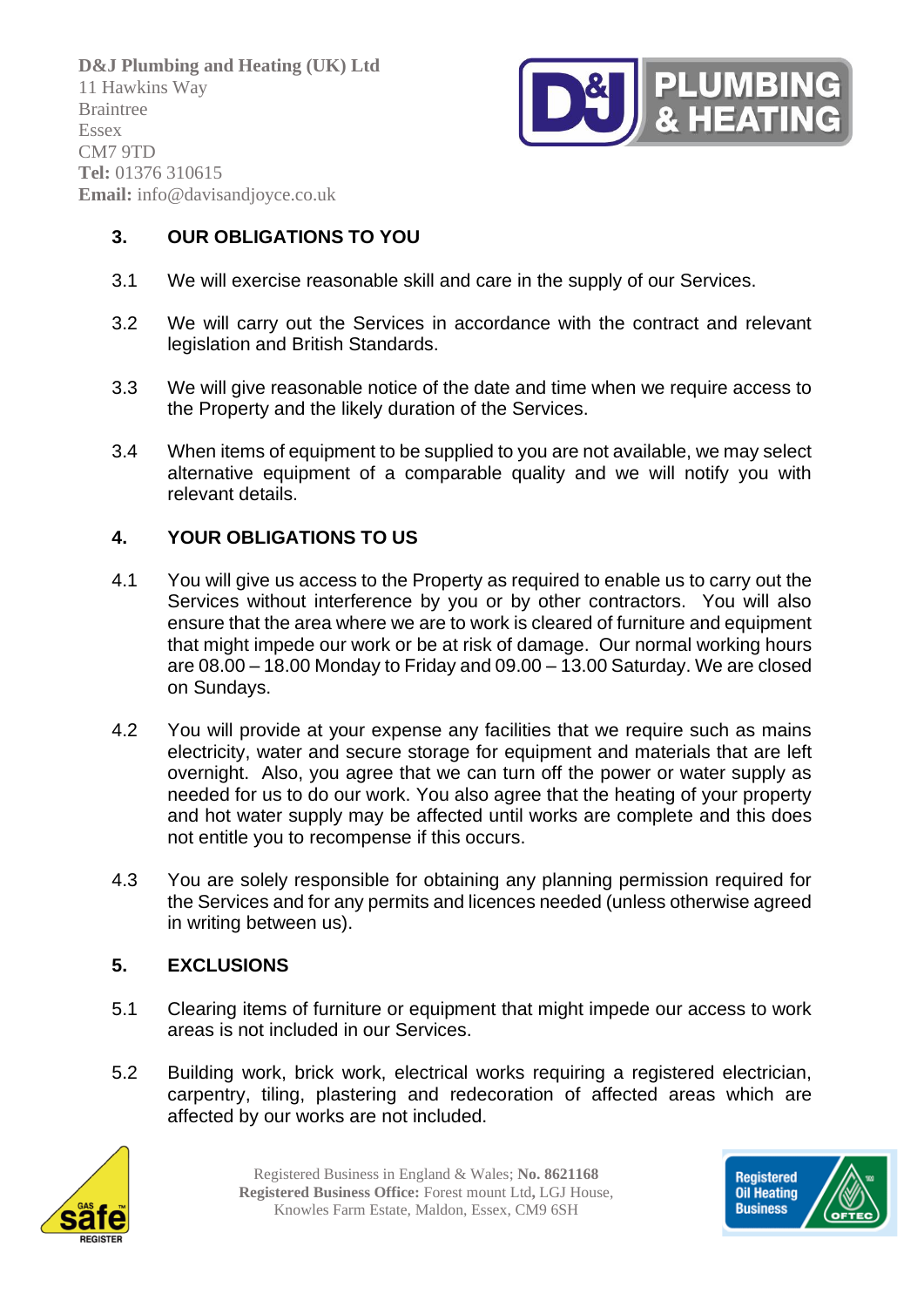

- 5.3 Removal and disposal of cardboard, plastic, foam packaging, is not included and remains the property of the client. Old appliances, metal pipework and system components are included for removal and will be removed on completion of works.
- 5.4 Cleaning of any surface that may present a potential bacterial contamination risk to staff are not included, we reserve the right to cease work if such surfaces are not cleaned prior to works commencing, in the advent of any health risk found at the property which cannot be resolved with haste, we reserve the right to terminate the contract.
- 5.5 In the event of the discovery of potential Asbestos containing products occurring after works begin, we shall notify you in writing. We are unable to knowingly disturb or remove asbestos containing products which may present a risk to health in accordance with HSE guidelines and as such you agree that during the course of any works, if Asbestos containing materials are found they remain the client's responsibility for removal in order for works to progress. In the event of asbestos containing materials inhibiting works from completion, we shall offer to obtain a test sample only if safe to do so and send for analysis at charge of £60.00 + VAT. If a sample is found positive for Asbestos, the client will agree to either remove at their own expense all such materials and we reserve the right to cease works until such materials are removed. If Asbestos is found and not removed within 30 days of works beginning, we reserve the right to charge for works, including materials and services serviced and installed to the date that works ceased.
- 5.6 If power flushing is carried out by us prior to the installation of a new boiler we will do so only with the intention of cleaning the internal pipe work system currently installed, in order to minimise contaminants that's have built up over time. The power flush is carried out in order to remove contaminants from the system which may affect the performance or operation of a new boiler and as required to obtain an extended manufacturer guarantee. Power flushing does not and not fix inherent system design problems and/or poor circulation problems associated with inherent poor design of systems, system degradation or mechanical faults. A power flush carried out by us does not guarantee removal of poor circulation problems and in the event of a new boiler installed by us experiencing poor circulation on commission or at any future date, the customer agrees this will require further investigation and potential further works at cost in order to remedy. A power flush does not resolve the client of their responsibility for the performance of existing pipe work, installed by others within their property.



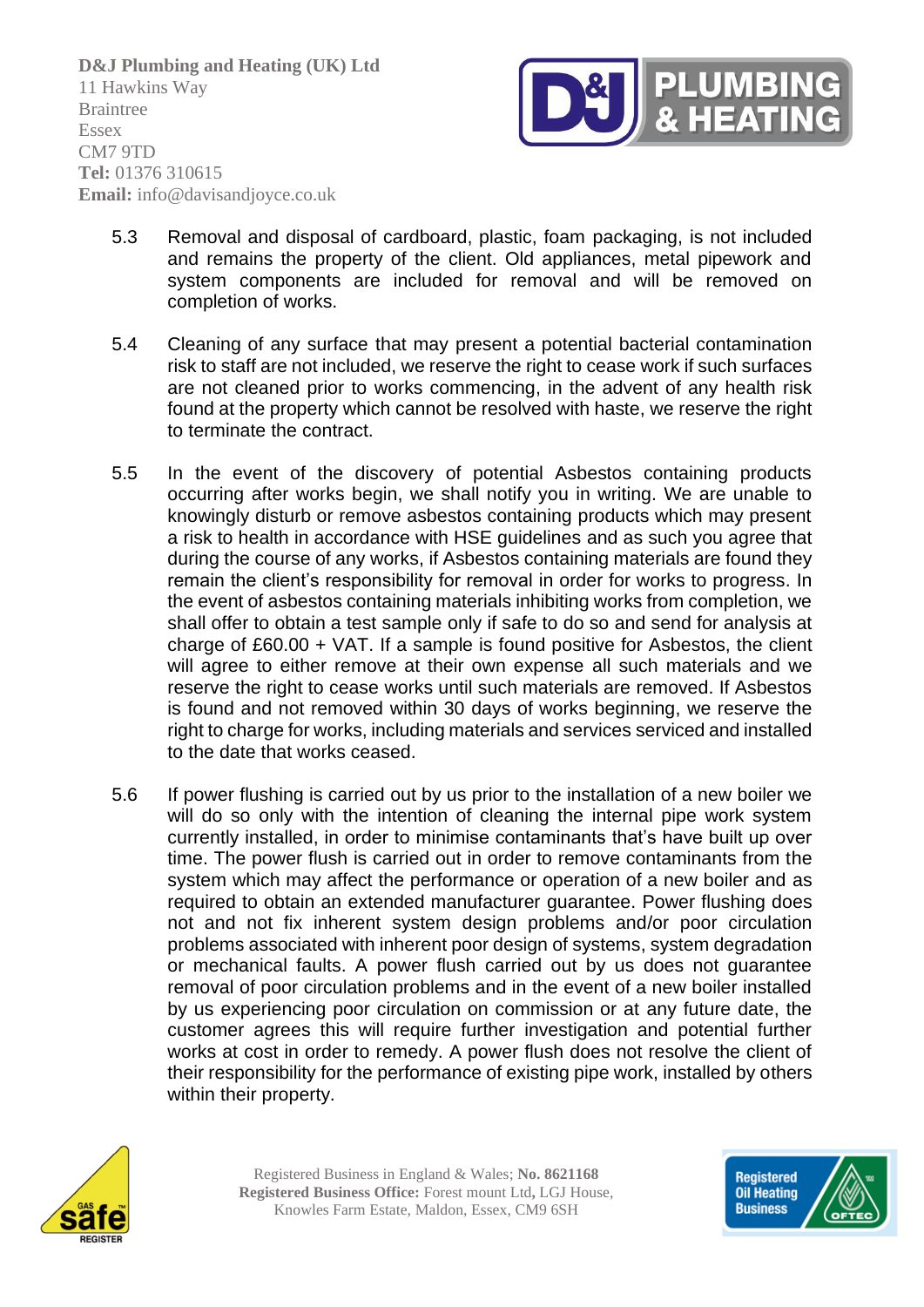

## **6. CHANGES**

- 6.1 If you request any extra work, we will notify you of the estimated cost and estimate the effect on the contract period. Until these are agreed in writing in the form of an electronic email or text message, we will not be obliged to implement any changes.
- 6.2 We will notify you if we encounter any mechanical or electrical faults which were not known to us prior to work commencing and/or discovered during initial inspection/survey of the Property. In these circumstances, if you agree that we should undertake extra work to remedy such faults, problems or issues in order for works to progress to completion, a fair and reasonable adjustment to the Charges and the period for completing the work will be made and added to the final invoice. If the extra work is in our opinion essential and you do not agree we should carry it out, then we may terminate the contract and invoice for works completed at that time, including for services rendered and materials either supplied to site and installed.
- 6.3 We shall notify you if we encounter lack of system mains water pressure to your property which may negatively affect the working performance of your heating or hot water system and advise a suitable mechanical solution. In these circumstances, if you agree that we should undertake extra work to remedy such faults, problems or issues in order for works to progress to completion a fair and reasonable adjustment to the Charges and the period for completing the work will be made and added to the final invoice. If the extra work is in our opinion essential and you do not agree we should carry it out, then we may terminate the contract and invoice for works completed at that time, including for services rendered and materials either supplied to site and installed.
- 6.4 We shall notify you if we encounter inadequate gas pipework installation to your property which may negatively affect the working performance of your heating or hot water system and advise a suitable mechanical solution. In these circumstances, if you agree that we should undertake extra work to remedy such faults, problems or issues in order for works to progress to completion a fair and reasonable adjustment to the Charges and the period for completing the work will be made and added to the final invoice. If the extra work is in our opinion essential and you do not agree we should carry it out, then we may terminate the contract and invoice for works completed at that time, including for services rendered and materials either supplied to site and installed.



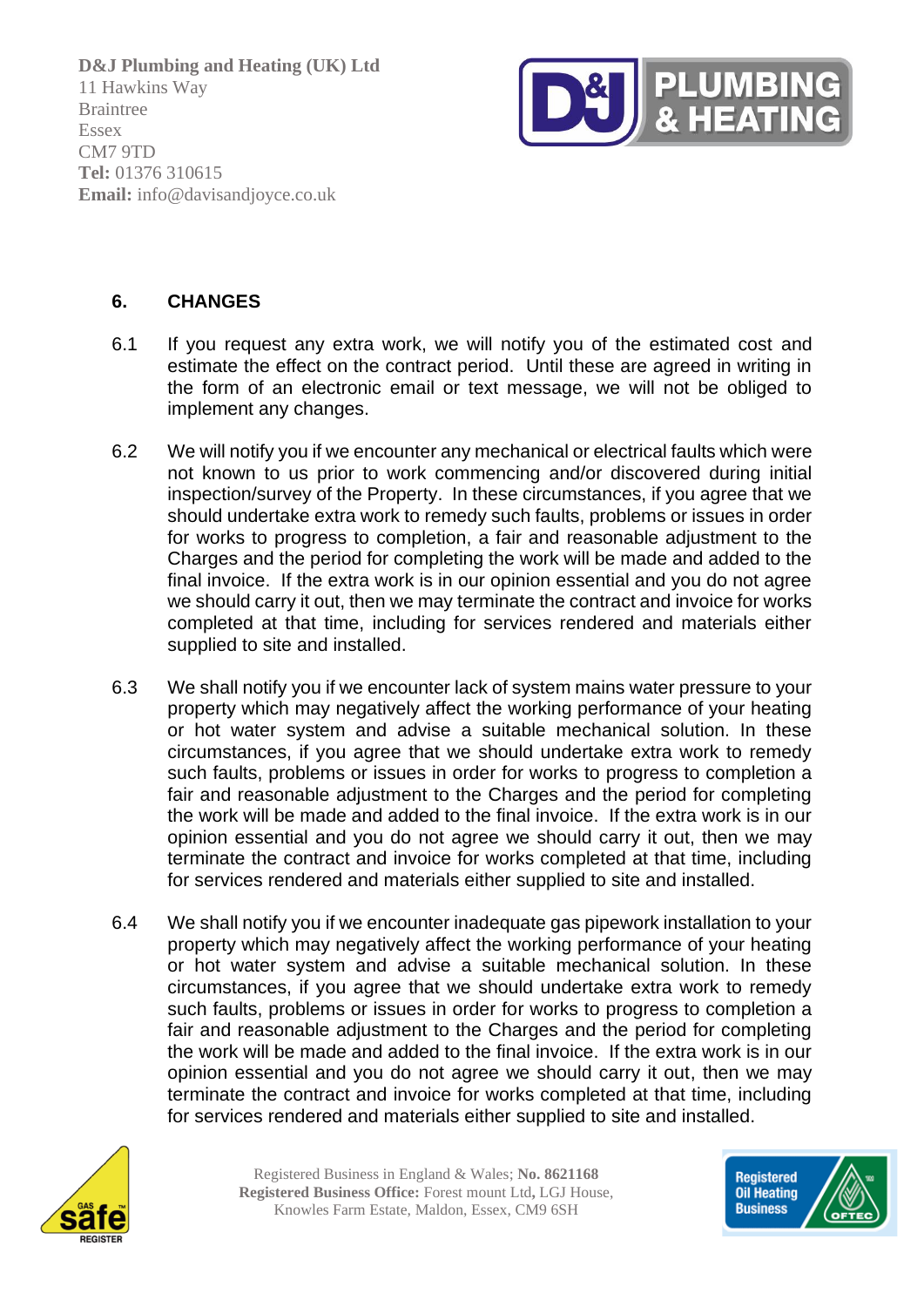

6.5 We shall notify you if we encounter an unsafe or inadequate electrical installation to your property which may negatively affect the working performance of your heating or hot water system and advise a suitable mechanical solution. In these circumstances, if you agree that we should undertake extra work to remedy such faults, problems or issues in order for works to progress to completion a fair and reasonable adjustment to the Charges and the period for completing the work will be made and added to the final invoice. If the extra work is in our opinion essential and you do not agree we should carry it out, then we may terminate the contract and invoice for works completed at that time, including for services rendered and materials either supplied to site and installed.

# **7. CHARGES & PAYMENT**

- 7.1 You will pay us for the Services that we agree to carry out and for materials and equipment to be installed. Our normal Charges are set out in a Schedule of Rates which will be supplied to you or verbally stated before we start work. If the contract provides for us to work on a fixed fee basis, any extras will normally be priced by reference to the Schedule of Rates. When we provide a Fixed price rate for a particular project referencing works, we are contracting for these specific works to be completed. The fixed price is not an estimated levy of labour adhering to our day rates or hour rates and should not be used to estimate the labour portion of any contract, as all fixed price contracts are individually negotiated depending on complexity and length of works requested.
- 7.2 When we provide an estimate before starting work, you appreciate that it is not a guaranteed price and you will pay our Charges in accordance with our usual rates. However, we will notify you if the Charges are likely to exceed the estimate to a material extent.
- 7.3 We may require a deposit before starting work and this will always be required if we need to order equipment that is to be installed at the Property. In that case we will issue an invoice which has to be paid before we place the order.
- 7.4 Unless otherwise agreed by us in writing, all invoices are payable on receipt and in any event within 3 days of the invoice date.
- 7.5 We will keep records of time spent by our personnel and these will be supplied on request.



Registered Business in England & Wales; **No. 8621168 Registered Business Office:** Forest mount Ltd**,** LGJ House, Knowles Farm Estate, Maldon, Essex, CM9 6SH

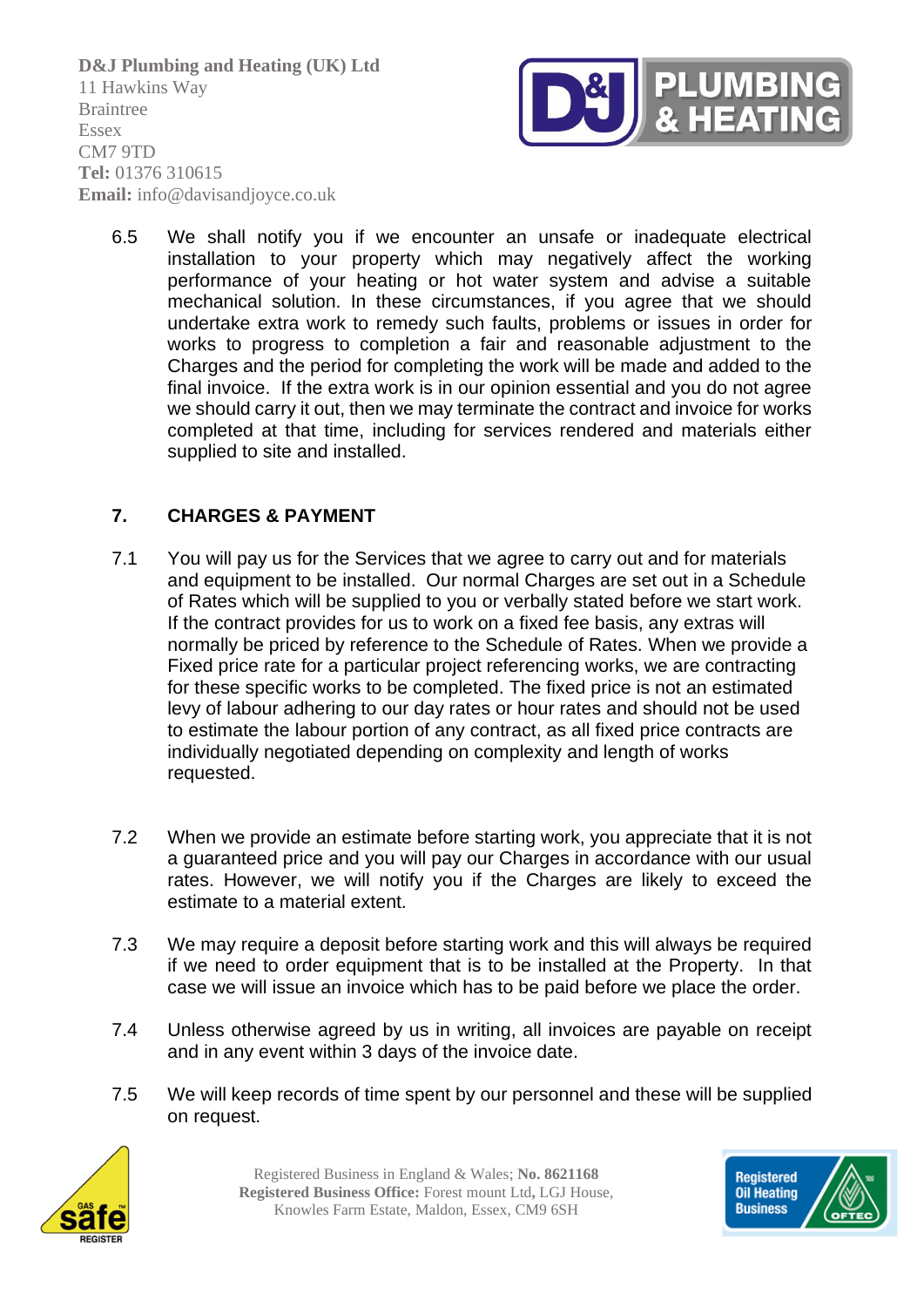

- 7.6 Please note that in addition to any call-out charges specified in our Schedule of Rates, we reserve the right to charge for wasted time spent by our staff if, for example, they are unable to get access to the Property at the agreed times.
- 7.7 If you have any question or complaint concerning an invoice you should raise it with us within 24 hours and we will endeavour to resolve the issue with you. However, if we are not paid for Services that we consider have been properly carried out, we reserve the right to suspend work until payment is received in full.
- 7.8 Late payment will entitle us to claim interest on overdue amounts at the rate applicable under the Late Payment of Commercial Debts Regulations from the due date until the date of actual payment (this interest rate is 8% above Bank of England Base Rate).
- 7.9 All rates and prices are quoted inclusive of VAT and payable by you. We will issue a valid VAT invoice or receipt for each payment.

## **8 OWNERSHIP AND RISK**

- 8.1 The risk of loss or damage to any part of the Property or any equipment that is delivered to the Property to be used or installed by us, will rest with you, except when caused by our wilful default.
- 8.2 Ownership in all equipment and materials to be used in the work will remain with us until we have received all payments due to us under the Contract. This means that we can remove equipment and materials if we do not get paid.
- 8.3 When carrying out our work we may need to take up flooring and floor covering and cut into parts of the Property including plaster and brickwork. We will take reasonable steps to protect them but the risk of damage that cannot reasonably be avoided by our work will rest with you and you agree that we shall not have any liability for that damage or the cost of reinstatement.
- 8.4 The risk of loss or damage caused by pre-existing faults in your equipment. your water or heating systems and the risk of leaks, frozen pipes and other matters outside our control rests with you unless the cause is solely due to our proven negligence.
- 8.5 In the unlikely event of carpets being marked by our staff you agree to allow us to clean with a suitable carpet cleaning product or use a professional service agent to remedy the situation and you agree we shall not be liable to any insurance claim o charge made against us if refused.



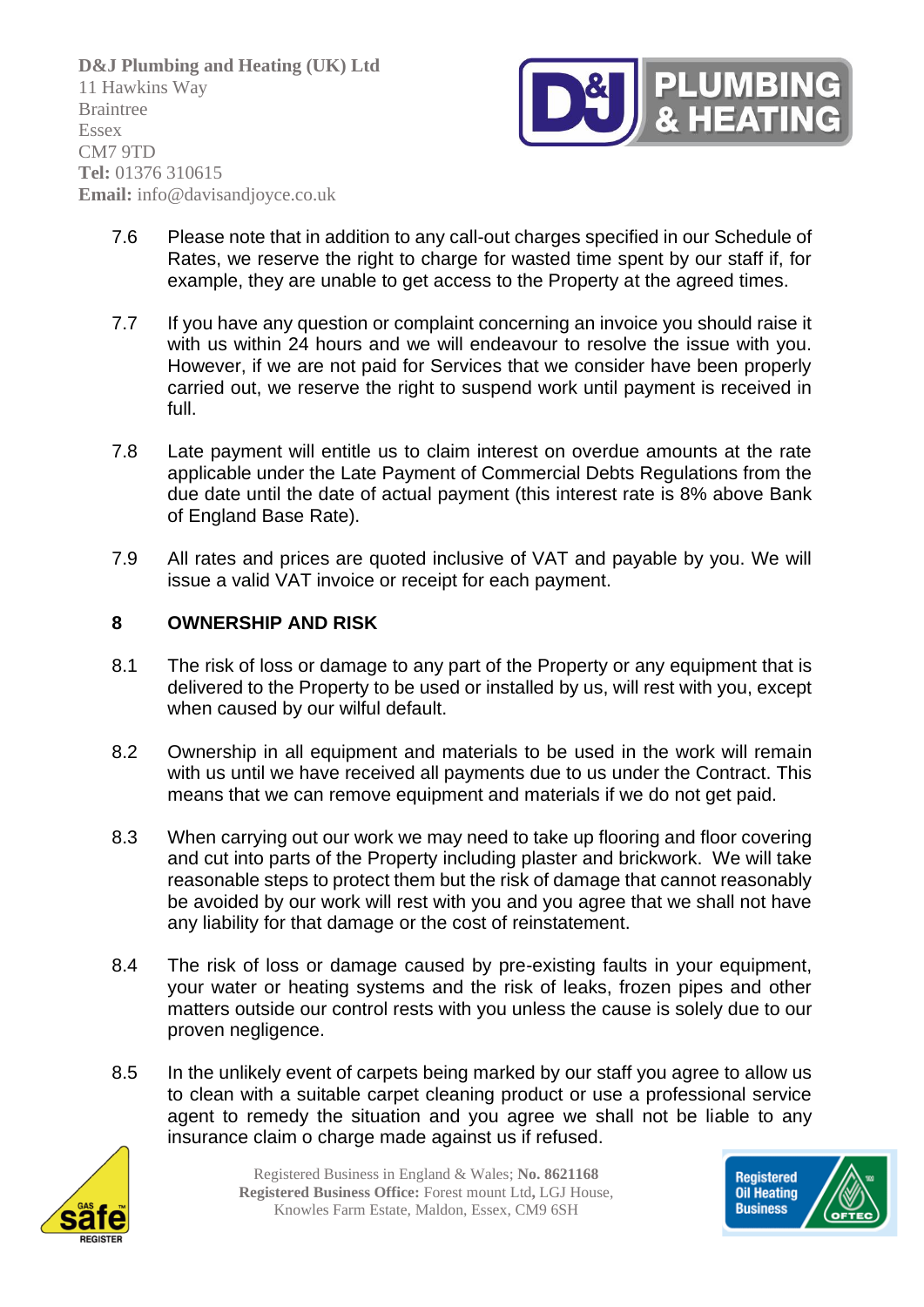

# **9. INSURANCE**

- 9.1 Unless otherwise agreed in writing before we start work, you will be responsible for insurance of the Property against loss or damage and for getting confirmation from your insurers that our activities are covered under your insurance and that there will be no recourse on us.
- 9.2 We maintain the following insurances
	- Public Liability Insurance for not less than £2,000,000
	- Contracts Legal Insurance for not less than £250,000
- 9.3 You will provide us with evidence of the insurance that you have in place when we ask for it and we will do the same for you.

#### **10. COMPLETION, DEFECTS & WARRANTY**

- 10.1 When our contract contains dates for commencement and completion of the Services, these are given by us in good faith but they are not guaranteed.
- 10.2 We will give you notice when the Services are completed and you will have the opportunity to inspect them before handover.
- 10.3 We will be responsible for remedying defects in the Services which appear within 6 months from the date we complete the Services but it is a condition that you notify us promptly and in any event within 3 working days if a defect appears and you must give us access to carry out any remedial work. We will have no liability for defects in design or materials supplied by you, nor for any defects attributable to fair wear and tear, accidental damage, adverse weather, misuse or failure by you to comply with any operating or maintenance instructions.
- 10.4 Where any equipment supplied by us carries a manufacturer's warranty, us will take steps to procure that you have the benefit of that warranty. We will not be liable for any defect in equipment covered by a warranty and your remedy will be with the manufacturer (except to the extent that a defect is due to our proven negligence).

# **11. LIMIT OF LIABILITY**



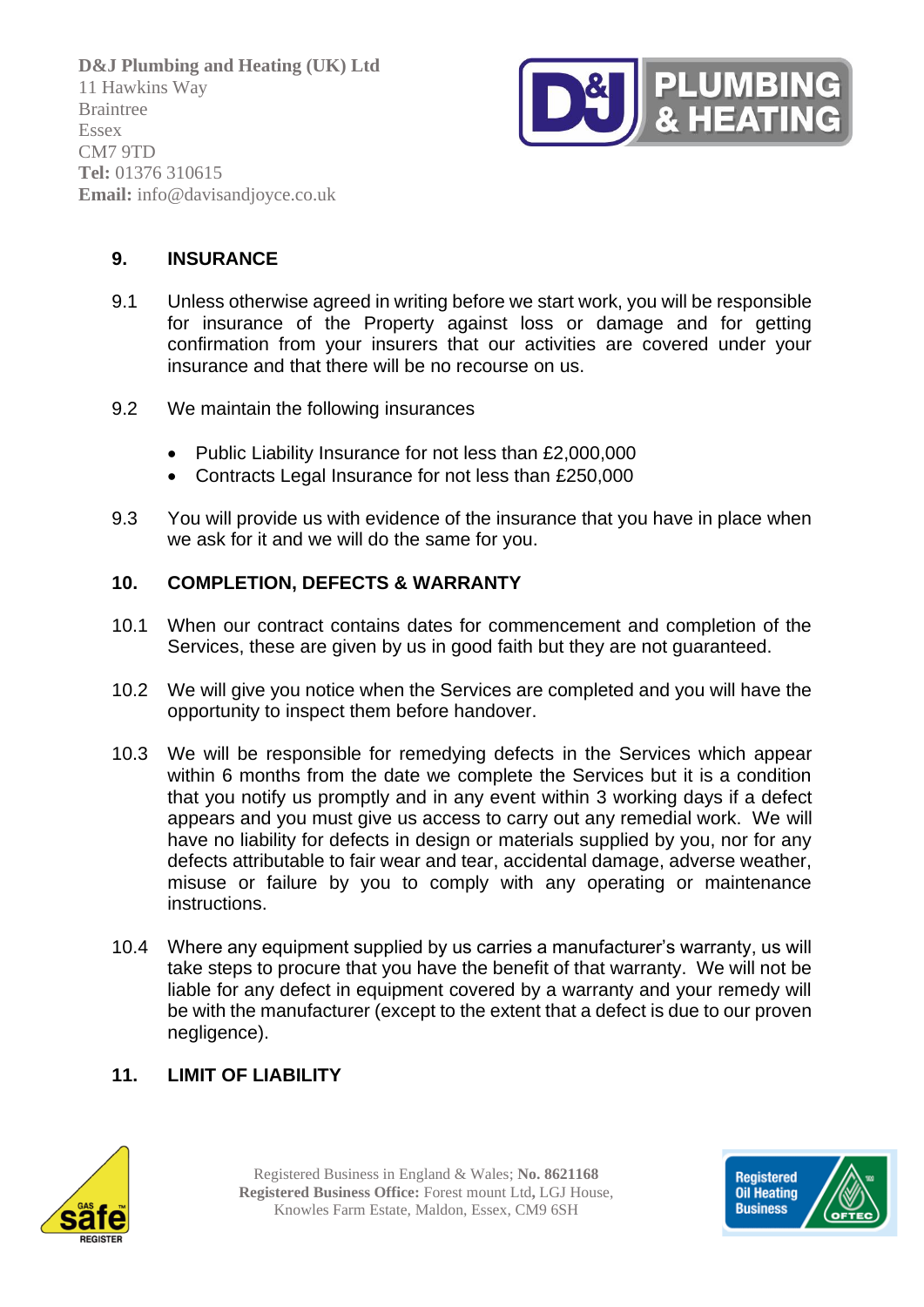

- 11.1 Our maximum total liability to you (in contract or in tort) shall not exceed an amount equal to the total charges received from you under the contract (net of VAT), whichever is less. However, if we cause loss or damage that is covered by our insurance, you will be entitled to the amount recovered by us from our insurers (less legal and other costs incurred by us). Liability for death or injury of individuals due to our negligence is unlimited.
- 11.2 We will have no liability (whether in contract or in tort or for breach of statutory duty) for any indirect or consequential loss incurred by you or by anyone else at the Property, including but not limited to loss of use or loss of business.

## **12. TERMINATION**

- 12.1 We may give notice to terminate the Contract if you fail to make any payment to us within 28 days of the payment date or if you commit any other breach of the contract or act in any way that is unacceptable to us.
- 12.2 Either of us may terminate the Contract if the other becomes insolvent or has a receiver, manager or administrative receiver or liquidator appointed.
- 12.3 On termination we will invoice and you must pay us for all Services carried out up to the termination date, including all expenses incurred by us in ordering materials and equipment and our reasonable demobilisation costs.
- 12.4 Termination will not affect the accrued rights and liabilities of either of us at the termination date.

#### **13. COPYRIGHT ETC.**

All copyright and other intellectual property rights in designs and documents prepared by us will remain our sole property. You will have a licence to use them, but only for the purposes for which they were prepared. We will have a similar licence in respect of drawings and documents issued to us by you.

#### **14. FORCE MAJEURE**

We will not have any liability to you if we are prevented from performing the contract on account of force majeure which includes, but is not limited to severe weather conditions, fire, flood, epidemic, war, terrorism, strikes or difficulty in obtaining materials or labour. In any of these circumstances, we will promptly notify you. Either party will have the right to cancel or suspend the Services if the force majeure continues for more than 4 weeks.



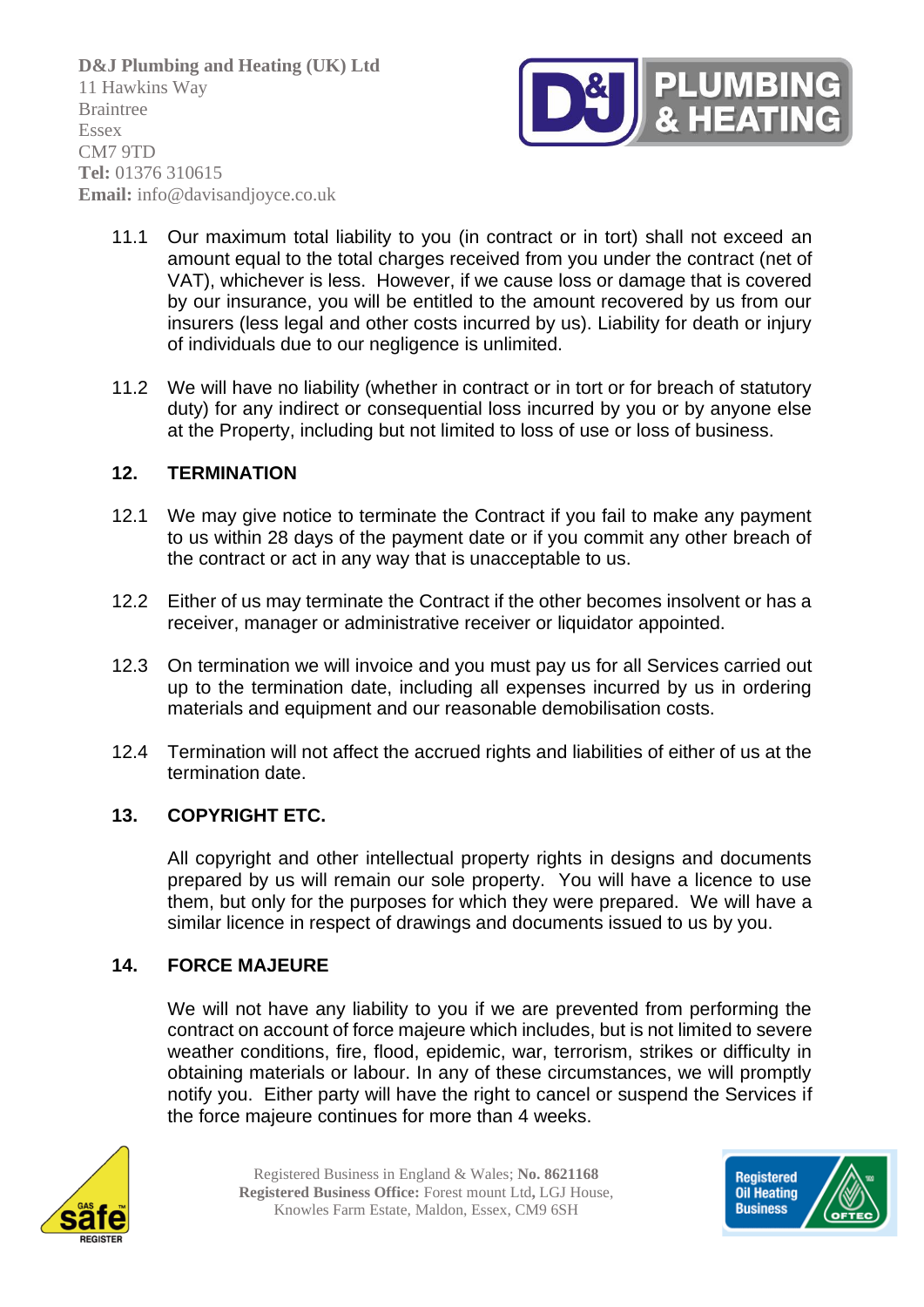

## **15. DISPUTES**

- 15.1 Each of us will endeavour to settle any dispute or difference amicably by direct negotiation.
- 15.2 If we are unable to settle the dispute, it may be referred by either of us to adjudication in accordance with the CEDR (Centre for Effective Dispute Resolution) Adjudication Rules. The decision of the adjudicator will be final and binding unless a notice of dissatisfaction is served by either party on the other within 28 days of the decision. Alternatively, we may agree to mediation in accordance with the CEDR Mediation Rules.
- 15.3 Any dispute that is not resolved by negotiation, adjudication or mediation will be finally settled by the courts of England and Wales.
- 15.4 The contract is governed by the laws of England and Wales.

#### **16. GENERAL**

- 16.1 **Notices.** Every notice in writing required under these Terms of Business will be in writing and delivered by hand or sent by first class post to the address of the recipient.
- 16.2 **Assignment.** You may not assign any of your rights or obligations under the contract without our prior written consent. We have the right to subcontract any of our services but we will remain responsible to you for the work of our subcontractors.
- 16.3 **Entire Agreement.** The contract incorporating these Terms of Business is the only agreement between and supersedes any previous arrangements, agreements or understandings relating to the Services.
- 16.4 **Amendment**. Any amendment to the terms of the contract will only be effective if in writing and signed by or on behalf of each party.
- 16.5 **No Reliance on Warranties**. You acknowledge that you have not relied on and will have no remedy in respect of any statement, representation or warranty, other than are expressly set out in the contract. However, nothing in this clause will limit or exclude liability for fraud.
- 16.6 **Severance.** If any provision of the contract becomes illegal or unenforceable, this will not affect the legality or enforceability of any other provision of the



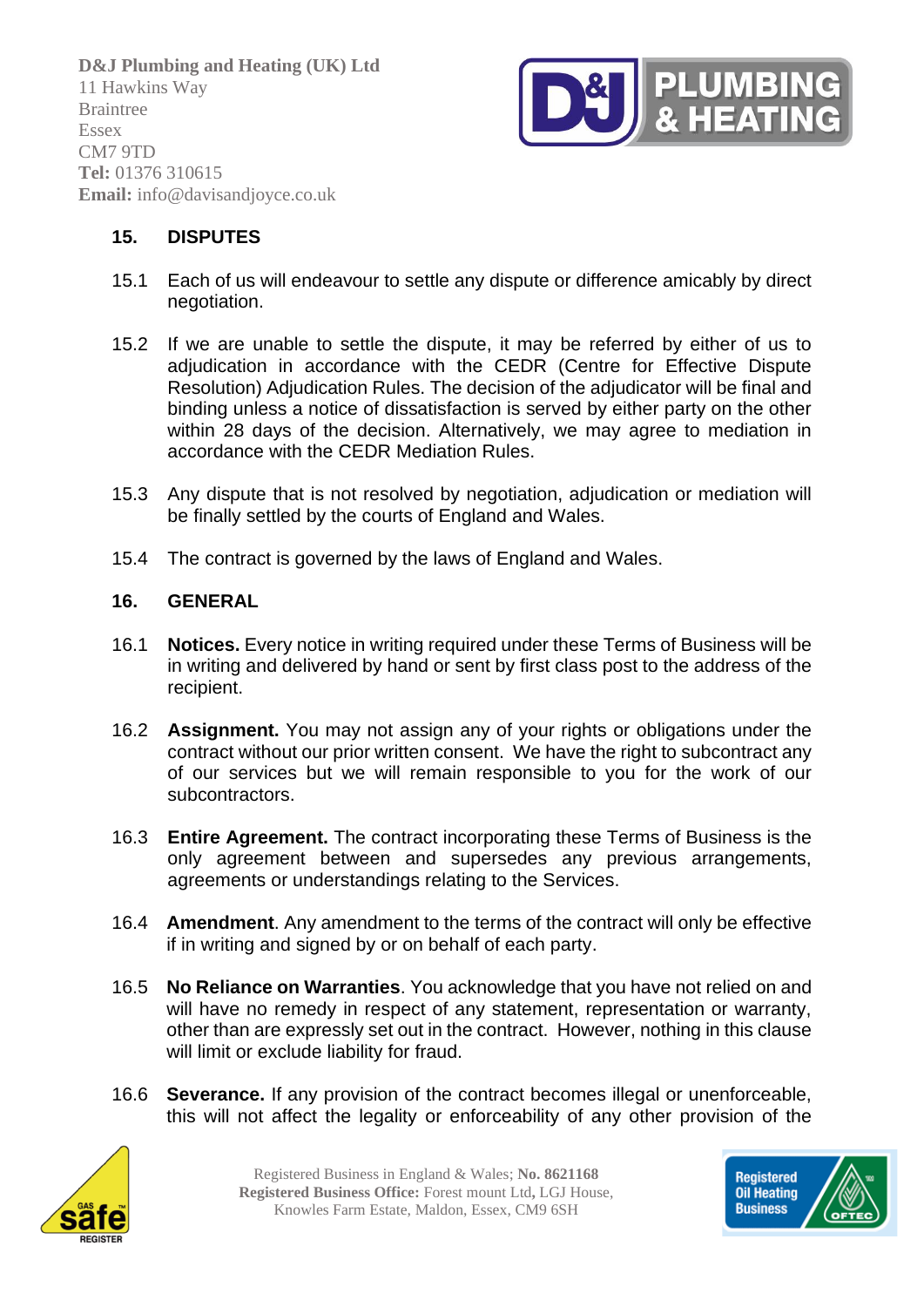

contract. In that situation we will, where possible, use reasonable endeavours to agree an alternative provision which is legally enforceable.



Registered Business in England & Wales; **No. 8621168 Registered Business Office:** Forest mount Ltd**,** LGJ House, Knowles Farm Estate, Maldon, Essex, CM9 6SH

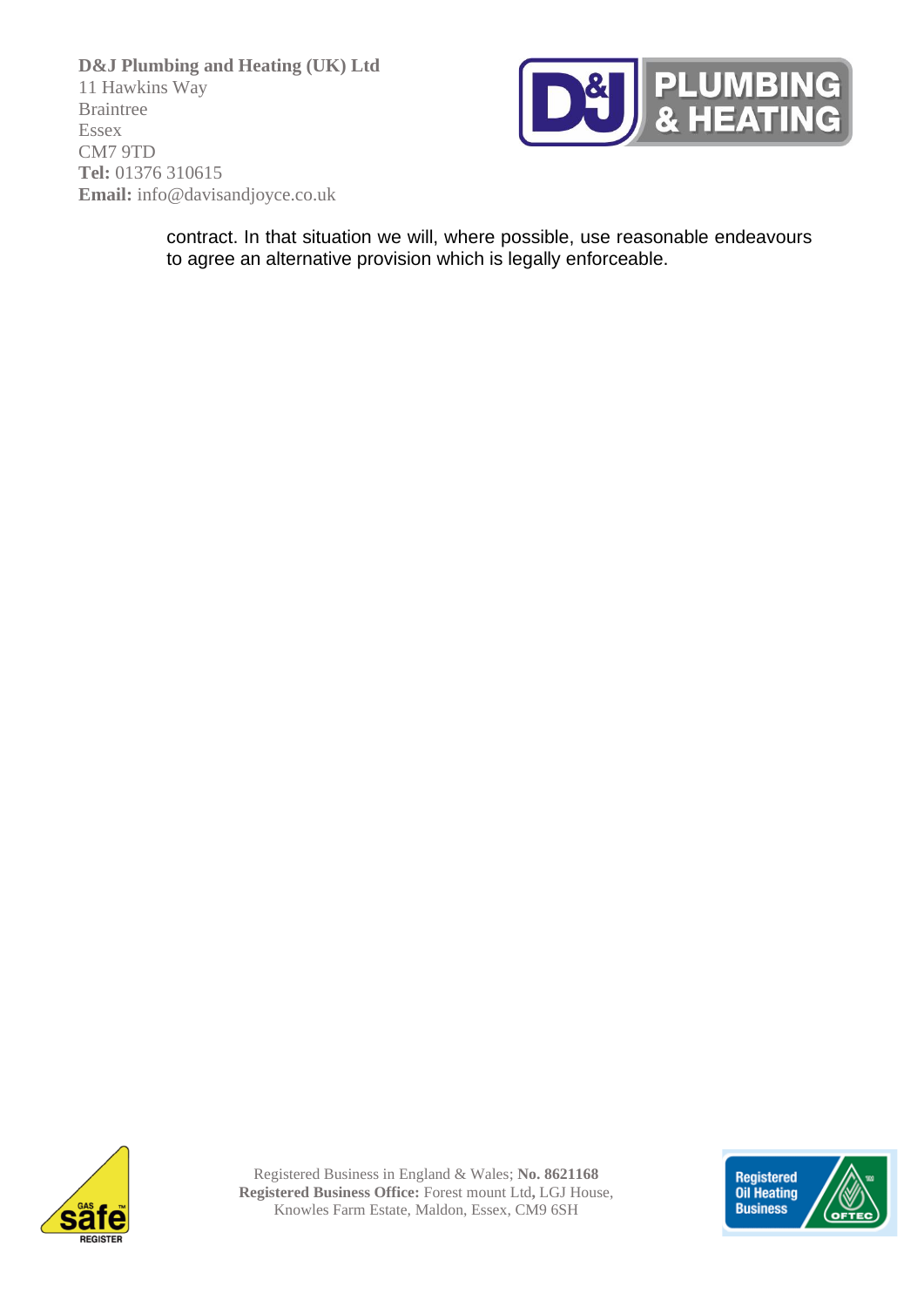

#### **FORM OF AGREEMENT (Purchase Order)**

To:

Date **Date** Order No.

We, **D & J Plumbing & Heating (UK) ltd**, confirm the terms upon which we will provide plumbing services to you, the client.

- 1. The detailed services to be supplied to you are set out in the quotation.
- 2. The address of the property at which the services are to be carried out is:
- 3. The planned commencement date for the service is
- 3. Our estimated charge for the services is £ Payment is due on completion

Any equipment to be purchased by us is listed on the attached schedule and we require an advance payment of  $\mathbf E$  to cover the cost before we start work.

The above charges are inclusive or VAT

- 4. The charges for any additional services will be calculated by reference to our then current Schedule of Rates unless otherwise agreed in writing.
- 5. The Contract between us and you, the client, consists of this Form of Agreement and the attached Terms of Business and comes into effect upon you acknowledging us to proceed with works either by verbal, email or text message.

Notice: If you are a consumer and the Consumer Contracts Regulations apply, you have the right to cancel the contract within 14 days from the date on which it is signed by you. Notice of cancellation must be given in writing to the company via email to a company email address.

If you request in writing via email, text message or verbally agree for any services to be performed before the 14-day period expires, we are entitled to be paid for those services.

The above right of cancellation does not apply when our client is a business.

SIGNED for and on behalf of the company:

#### *Stephen Davis (Company owner / Director) Daniel Joyce (Company owner / Director)*

I confirm that I have read and understood this Agreement and the attached Terms of Business. I also understand that a consumer has the right to cancel the Contract by giving you notice as mentioned above.



Registered Business in England & Wales; **No. 8621168 Registered Business Office:** Forest mount Ltd**,** LGJ House, Knowles Farm Estate, Maldon, Essex, CM9 6SH